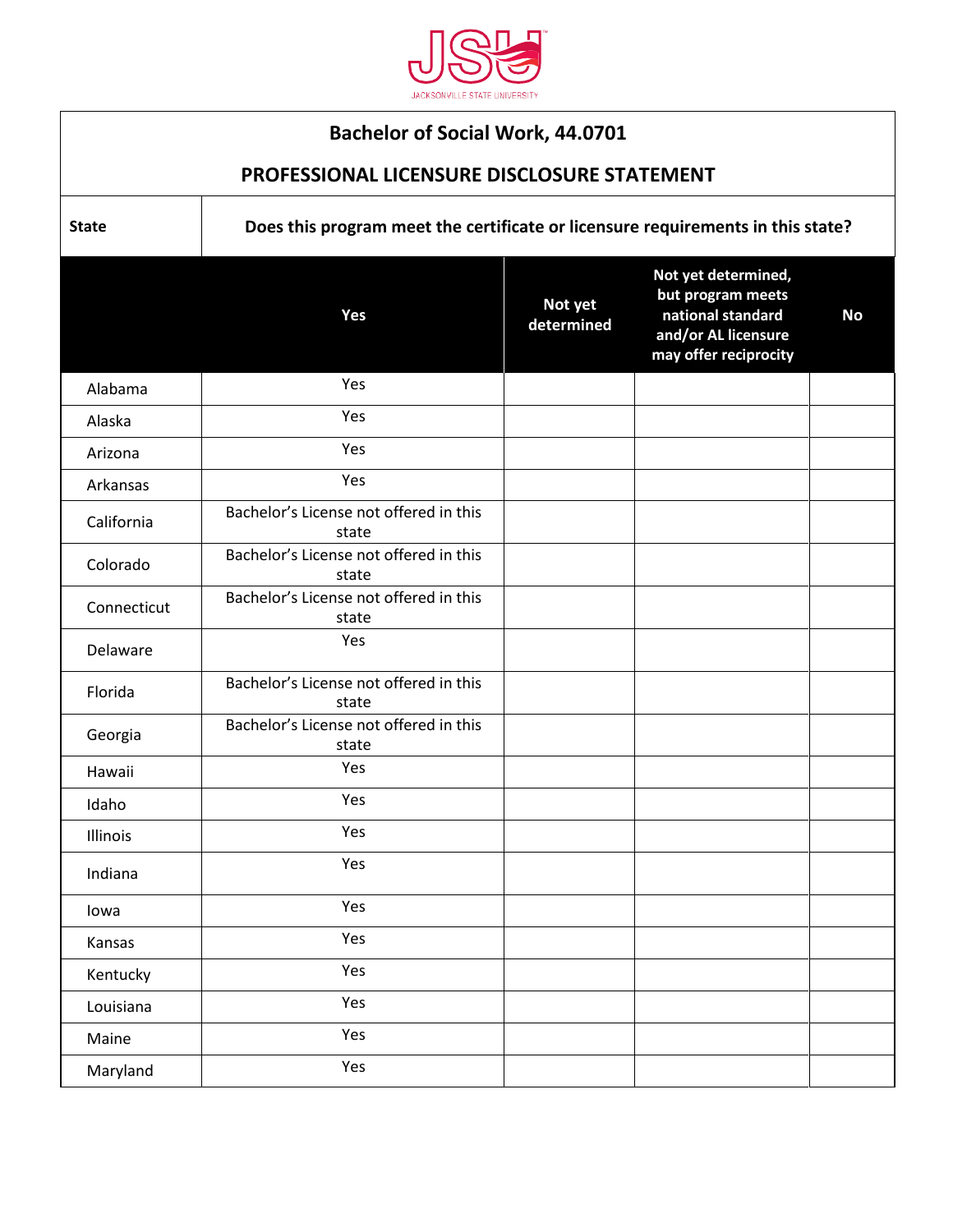

| Massachusetts           | Yes                                             |  |  |
|-------------------------|-------------------------------------------------|--|--|
| Michigan                | Yes                                             |  |  |
| Minnesota               | Yes                                             |  |  |
| Mississippi             | Yes                                             |  |  |
| Missouri                | Yes                                             |  |  |
| Montana                 | Yes                                             |  |  |
| Nebraska                | Yes                                             |  |  |
| Nevada                  | Yes                                             |  |  |
| <b>New</b><br>Hampshire | Bachelor's License not offered in this<br>state |  |  |
| New Jersey              | Yes                                             |  |  |
| <b>New Mexico</b>       | Yes                                             |  |  |
| New York                | Bachelor's License not offered in this<br>state |  |  |
| North Carolina          | Yes                                             |  |  |
| North Dakota            | Yes                                             |  |  |
| Ohio                    | Yes                                             |  |  |
| Oklahoma                | Yes                                             |  |  |
| Oregon                  | Yes                                             |  |  |
| Pennsylvania            | Bachelor's License not offered in this<br>state |  |  |
| Rhode Island            | Bachelor's License not offered in this<br>state |  |  |
| South Carolina          | Yes                                             |  |  |
| South Dakota            | Yes                                             |  |  |
| Tennessee               | Yes                                             |  |  |
| Texas                   | Yes                                             |  |  |
| Utah                    | Yes                                             |  |  |
| Vermont                 | Bachelor's License not offered in this<br>state |  |  |
| Virginia                | Yes                                             |  |  |
| Washington              | Bachelor's License not offered in this<br>state |  |  |
| West Virginia           | Yes                                             |  |  |
| Wisconsin               | Yes                                             |  |  |